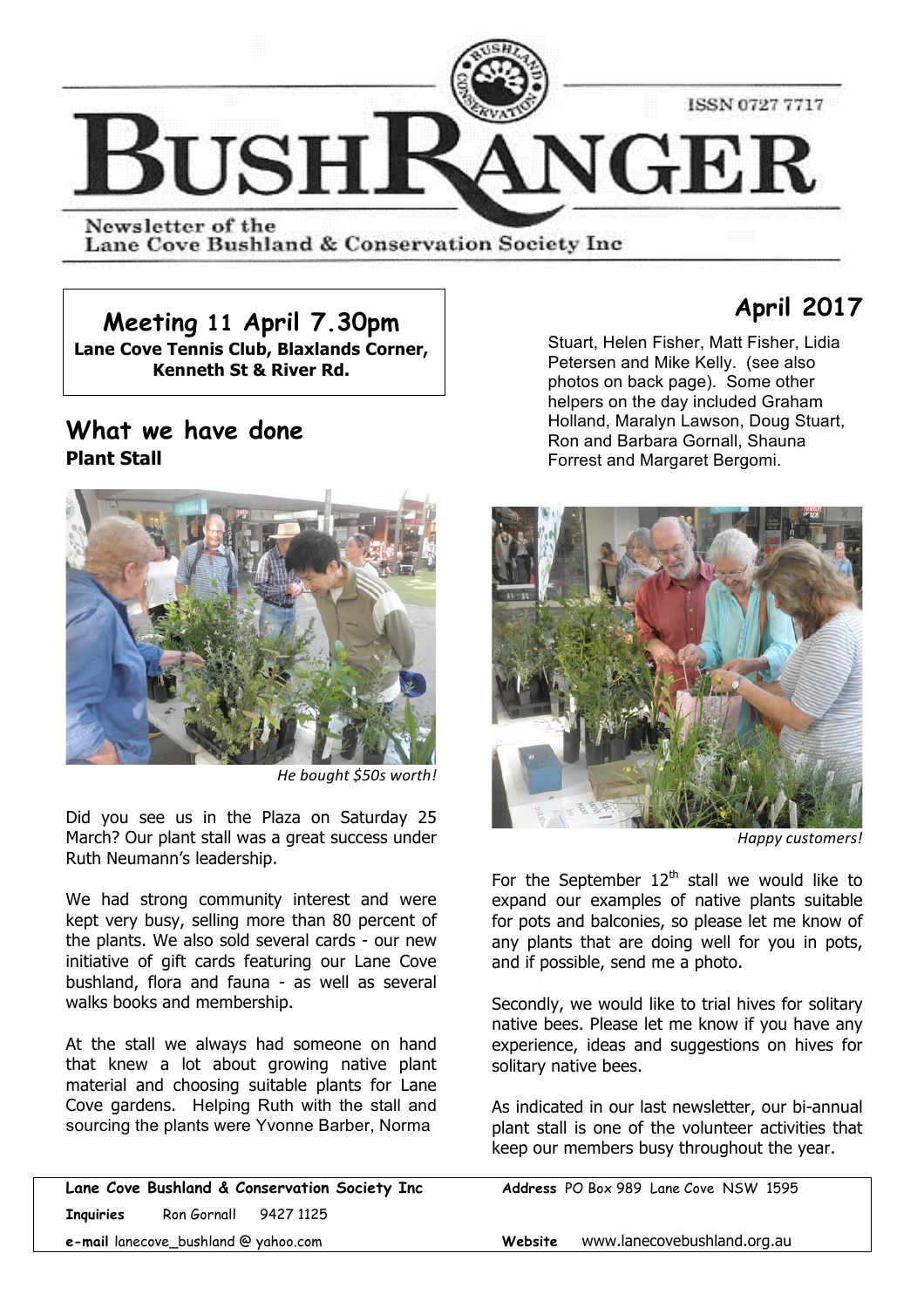#### **Some other volunteer activities include:**

Council's **Bushcare program**, which includes small teams that work together for an hour or two during the week or at weekends to keep our bushland reserves healthy and weed free. A number of members have worked for many years and some initially helped to set up the various groups. They include: Frances various groups. They include: Vissell, (Stringybark Creek), Maralyn Lawson (Manns Point) and Yvonne Barber (Bushland Park).

Helping out at Council's **Bush Kids programs**, which provide activities for 2- 5 year old children mid-term and holiday programs for children 2-10 years. They are held in Lane Cove bushland reserves and run by Council's Bush Kids officer Valerie Close. Bush Kids was initially set up by the Society and passed to Council in 2015, with the Society still officially involved. Some volunteers have included Ruth Neumann, Corinne Fisher, Norma Stuart and Helen Jordan, who have participated in Council's Bush Kids Advisory Committee. Also in attendance at some Bush Kids events were Ron Gornall and Philip Baxter.

The Society Stall at **Sustainability Lane**, during the Cameraygal Fair in October, where we are there to explain our aims and activities. A variety of plants, books and brochures are on hand to explain various issues. Handmade greeting cards with photos of Lane Cove bushland, vegetation and wild life are also available. Matt Fisher is responsible for the Initial Programming, assisted by Ron Gornall, Shauna Forrest and Doug Stuart.

All these activities provide the opportunity for members to meet and be involved in a worthwhile local activity. We are always looking for more members to become involved. If any of these activities appeal or you wish to find out more, please contact Ron Gornall 9427 1125.

#### *The following three recent submissions are on our website: -*

**We have made a submission to Council on its traffic proposals.** Thanks to Doug Stuart.

#### **We have made a submission (thanks to Doug Stuart) on the Environment Planning and Assessment Amendment Bill.**

It's a curate's egg (good in parts) but we had some serious reservations listed below:

- Climate Change. There is no reference to the NSW "*net zero by 2050*" emission targets. Planning taken now will have lasting effects on future generations so this reference must be included.

- There is an urgency to include responding to climate change through timely mitigation and adaptation in all development applications. There is a need to allow consent authorities to update consent conditions to keep up with new technologies and innovation.

- The legislation must restore third party rights for merit appeals to the Land and Environment Court to increase public confidence, robust decision making and improved planning outcomes.

- Limit the extent of exempt and complying development.

- Strengthen the rules applying to the integrity of Environmental Impact Statements.

#### *We have made a submission on the Draft North District Plan.*

Thanks to Doug Stuart and Matt Fisher. Key points include:

The Draft Plan is lacking in detail and we hope that the final District Plan will furnish more concrete detail of strategic proposals for areas of concentrated development and a continuity of the characteristics of the many diverse communities in the District.

We commend the approach to a strategic plan for the North District. However, the following comments must be addressed as part of our submission.

- The community must play a major role in formulating this Plan at both the strategic and local level and should continue to be involved in this process.
- Local councils should be the sole arbiter of land use based on the strategic plan.

**Lane Cove Bushland & Conservation Society Inc Address** PO Box 989 Lane Cove NSW 1595 **Inquiries** Ron Gornall 9427 1125 **e-mail** lanecove\_bushland @ yahoo.com **Website** www.lanecovebushland.org.au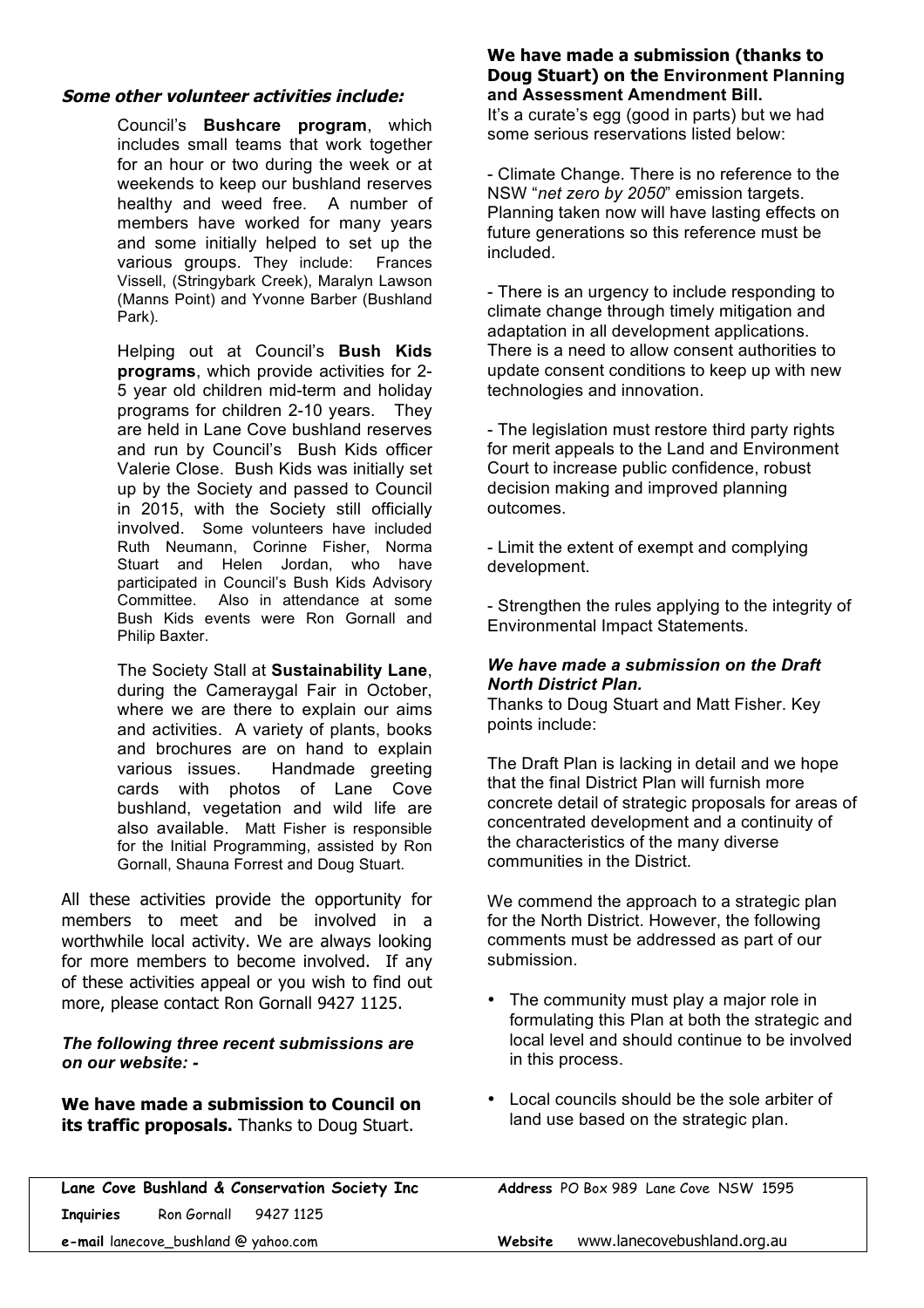- High quality design must be part of all planning and building works.
- North District's natural areas, from national parks to local green, spaces must be maintained and given enough protection to ensure their survival.
- While we commend the Green and Blue Grids we are still awaiting the detailed report as promised to be able to assess their effectiveness.
- Biodiversity offsets should be omitted from the built up urban areas.

#### *NCC 2016 Annual Conference – our motion on mergers*

The Motion, as follows, was carried:

That the Nature Conservation Council of NSW write to the Minister for Planning and the Minister for the Environment seeking assurances that in all merged councils the environmental policies regarding protection and maintenance of bushland are based on the highest standards that are now in place in respect of councils that have been merged.

The NCC has since written to the Minister for Planning. The reply concludes with the folllowing summary:

In summary – A new SEPP for the management of urban vegetation will be out in early 2017. The policy will not change the existing ability of councils to manage the amenity of heritage vegetation or locally significant biodiversity. It will however bring consistency to assessment and decision-making processes for clearing of native vegetation across NSW. The policy is needed to cover some types of clearing in some peri-urban or semirural parts of the State created by the new Biodiversity Conservation Act 2016 which would not otherwise apply. It will ensure that all clearing of native vegetation, no matter where it is in the State, will be subject to the same strengthened assessment processes and rigorous offsetting methodologies established by the new legislation, if it exceeds the size and impact thresholds.

The policy will also include provision allowing Councils to issue permits for clearing subject to conditions which will give local government more options for managing local vegetation, resulting in enhanced outcomes for biodiversity conservation."

**Lane Cove Bushland & Conservation Society Inc Address** PO Box 989 Lane Cove NSW 1595 **Inquiries** Ron Gornall 9427 1125

• For detailed information on all Motions at the NCC Conference, please see the NCC website https://www.nature.org.au/media/250568/201 6-final-minutes\_20161121.pdf

### Lane Cove Coal and Gas Watch

#### **Screening Of Knitting Nannas Movie**

March monthly meeting included this screening. 20 Minute documentary about the women who established the knitting Nannas in the Northern Rivers of NSW. Link here: https://vimeo.com/110102248

#### **Petition And Parliamentary Debate**

Successful tabling of coal and coal seam gas petition in NSW Parliament by Anthony Roberts leading to a debate on the floor of the house.

The following MPs spoke in the debate, with the ALP speakers firming up policies on protecting land and water from coal and gas.

Michael Johnsen MP for the Upper Hunter (National Party) Spoke in favour of Coal mining and extolled its virtues.

Trish Doyle MP for Blue Mountains (Labor Party) Reiterated the ALP's opposition to any further CSG and a ban in water catchments. She spoke about the need to protect catchments from coal mining.

Kevin Humphries MP for Barwon (National Party) This seat is where the SANTOS CSG project is. He spoke about what the government had already done in buying back CSG licences and the Caroona coal mine licence. He acknowledged there was more to do. He backed the right of farmers to say no to mining on their land.

David Harris MP for Wyong (Labor Party) Supported protection of Wyong drinking water catchment from the Wallatah 2 coal mine which was rejected by Kristina Keneally only to be relodged now.

Tamara Smith MP for Ballina (Greens) acknowledged that she is in parliament because of her community's rejection of CSG and outlined the Greens vision of a future beyond coal and gas.

Prior to the debate there was a rally outside parliament house where Jann Dark spoke on behalf of the Lane Cove Coal and Gas Watch.. *The speech is on the Society's website.*

#### **UPCOMING EVENTS Stalls in Lane Cove Plaza**

Tuesday 4th April & Saturday 8th April 9 – 3pm. A focus on collecting signatures on the submission to the NSW Planning Department

**e-mail** lanecove\_bushland @ yahoo.com **Website** www.lanecovebushland.org.au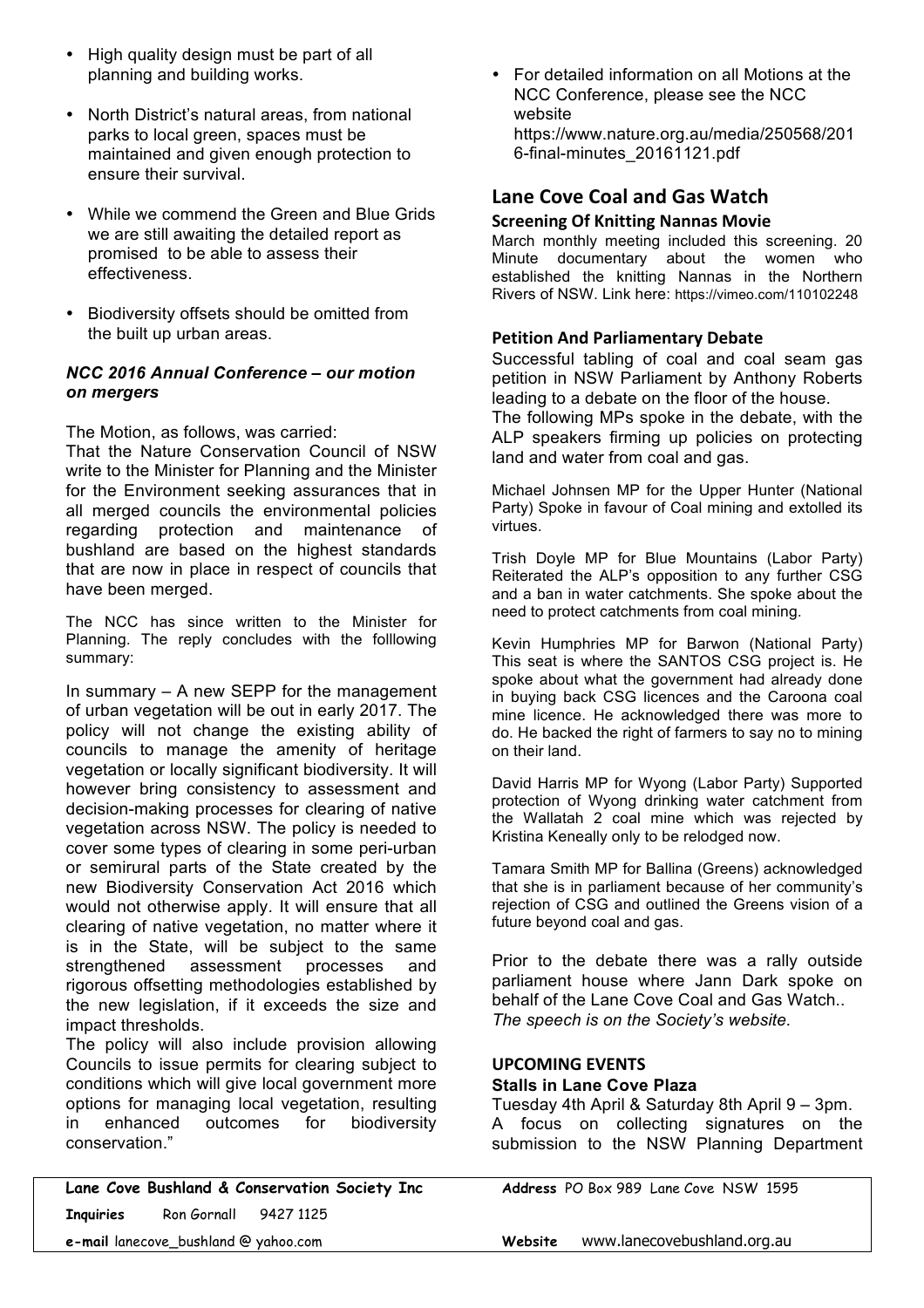opposed to the SANTOS Narrabri Coal Seam Gas project.

The form letter has been emailed to the LCBCS membership for people to complete and mail off to the department.

**Willoughby Event** Sunday 7th May, 2 – 4pm Willoughby Uniting Church, 10/12 Clanwilliam St, North Willoughby**.**

Focus on the big **GAS SHORTAGE CON.** This event is to launch a Willoughby Group. Guest speaker from the Australia Institute talking on the fact we don't have a gas shortage, rather all our gas is being exported overseas where the gas companies can command a higher price.

#### **Pencil in the date and bring a friend.**

Email Sally for enquiries sallykennedy123@hotmail.com

## **In other News**

#### **Tree trouble in the Shire**

Most Sydney councils have tree preservation policies that are similar to Lane Cove's. A key component of these policies is that trees cannot be removed without council's permission.

Last year Wyong Council substationally watered down its policy but Sutherland Shire Council is proposing something much more drastic.

Some of its Councillors are trying to pass a motion that a landowner will be able to remove a tree on their land without Council's consent. They are claiming that this is necessary because residents are unable to remove "dangerous" tree.

Sutherland Shire already has policies in its DCP to easily allow the removal of dead, dying and dangerous trees without the requirement of council permission.

In 2016, nine out of 10 trees applied for by removal application were granted approval and on average 7000 trees are being removed from the Shire every year. This loss is driven largely by development.

Lane Cove Bushland & Conservation Society Inc **Address** PO Box 989 Lane Cove NSW 1595 **Inquiries** Ron Gornall 9427 1125

The Sutherland Shire Environment Centre seeks your help in combatting this urban devastation.

You can help to protect our tree canopy, to stave off potential tree losses and the further devastation of our trees. A loss of 7000 trees per year, and the cumulative impact of losses this size, is unacceptable!

Action you can take:

- Write / email / telephone Greater Sydney Commission (Attn: Morris Iemma)
- Write / email / telephone Anthony Roberts, Minister for Planning

• Add your name to our online petition at www.ssec.org.au

**Report of the Nature Conservation Council Annual Conference 22 – 23 October 2016**

*Significant Issues were discussed: -*

#### **1. Keynote: Politics and the Environment - Making Environmental Progress in 2016**

What happens in Parliament decides the future for our endangered wildlife, the places we love and whether our kids will have a safe climate. Hear directly from those who've spent years walking the halls of power to really understand how to inspire our politicians to care about nature and how this may be changing in modern politics.

All three speakers spoke of the deep concern in the way the environment is losing many of the gains over the past years under the present NSW Government, but the general message was we must keep on persevering and lobby and keep up the fight.

#### **2. Making Our Narrative Heard in a Changing Media Landscape**

Does the nightly news still drive politics? What about the pressures of the 24 hour news cycle? Are people too busy looking at cat videos to care about real issues?

**e-mail** lanecove\_bushland @ yahoo.com **Website** www.lanecovebushland.org.au